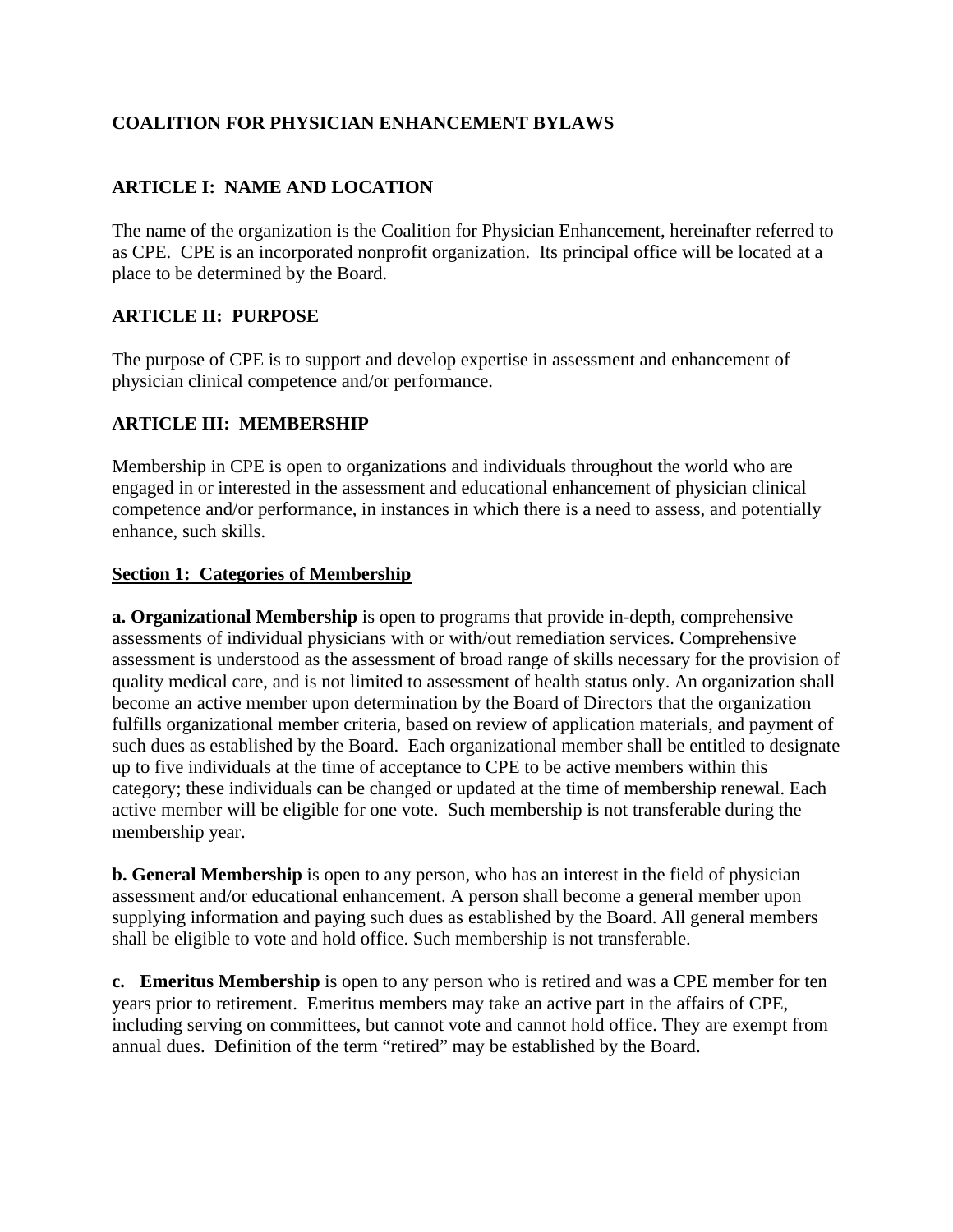**d. Honorary Membership** may be conferred by the Board on any person who has made a significant contribution to CPE. Such members shall be non-voting members and are exempt from dues. Such members shall not be eligible to hold office.

### **Section 2: Termination of Membership**

Membership shall be terminated by voluntary withdrawal, expulsion of the member, or nonpayment of dues. A member may be expelled by a two-thirds vote of the Board present at any meeting provided that such member has been advised of the proposed action at least 30 days in advance and has had the opportunity to present his or her case to the board.

# **ARTICLE IV: MEETINGS OF MEMBERS**

## **Section 1: Annual Business Meeting**

An annual business meeting of members shall be held for transaction of such business as may properly come before the meeting. The annual meeting of members shall be held at a time and place as determined by the Board.

## **Section 2: Special Meetings**

Special meetings of members shall be held upon call of the President, the Board, or at the signed request of twenty percent (20%) of the active members which includes members from at least two different organizations. The purpose of the meeting shall be stated in the notice of the meeting.

## **Section 3: Notification**

Notice of the time and place of meetings of members shall be announced by email, on the CPE website or by other appropriate communications vehicles not less than thirty days before the meeting.

#### **Section 4: Quorum**

Ten percent, or at least ten members, of the current active membership of CPE shall constitute a quorum at any meeting of members.

#### **Section 5: Voting and Rules of Order**

The Board will allow votes to be cast either by proxy or via email, in addition to votes cast inperson at meetings. Each active member shall have the ability to cast one vote. Decisions will be made by majority vote (>50% of total votes cast). If no other rules have been established for the conduct of the meeting, it will be conducted according to Robert's Rules of Order.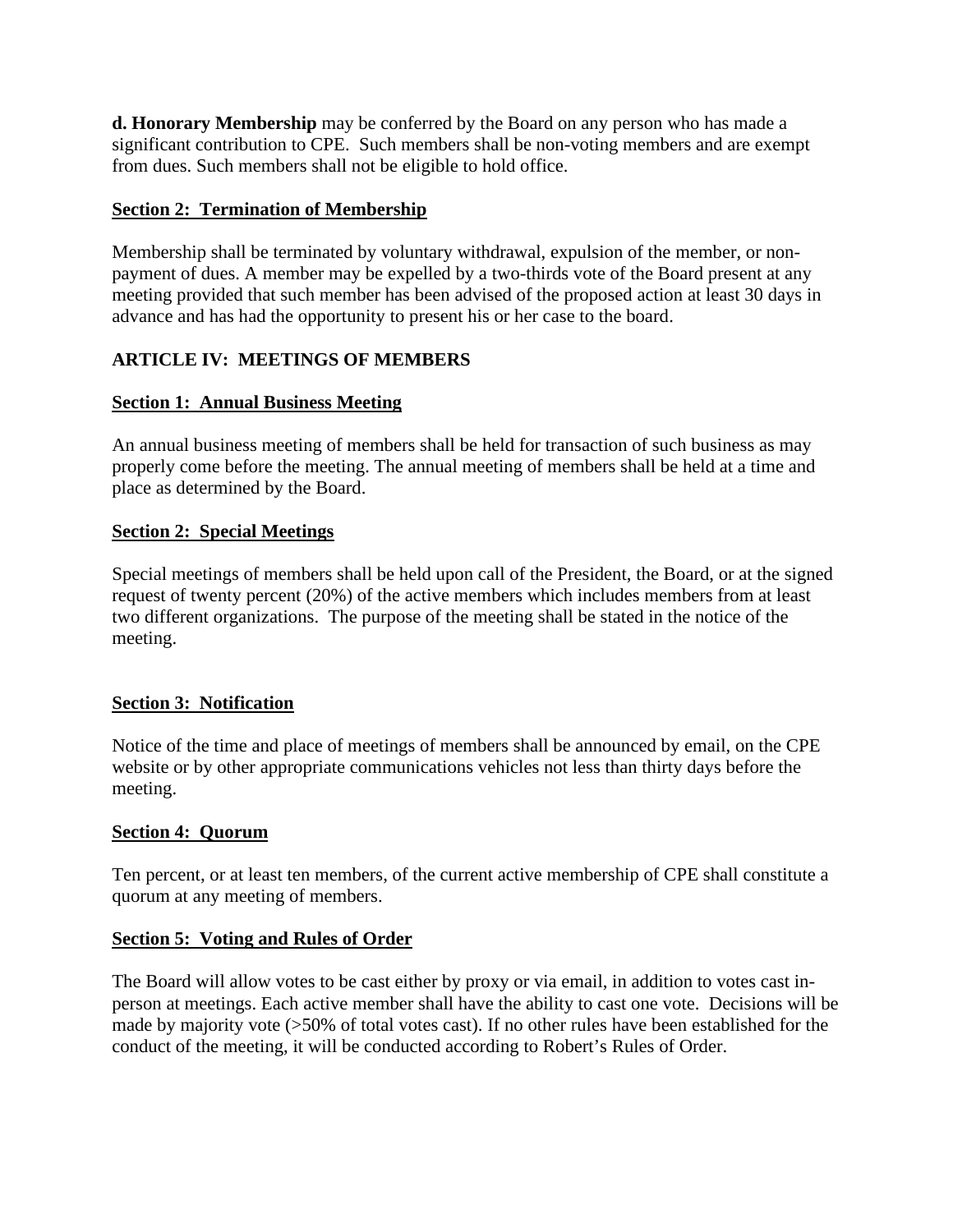# **ARTICLE V: BOARD**

### **Section 1. Name**

The name of the governing body of CPE shall be the Board of Directors.

### **Section 2. Powers and Duties**

**a.** The Board of Directors shall have responsibility for the supervision, control and direction of the affairs of CPE; shall determine and, when deemed advisable, revise CPE policies; and be accountable for CPE assets.

**b.** The Board may adopt rules and regulations for the conduct of its business, and may delegate certain of its authority to the Executive Committee (see Article VI, Section 1.a), and for specific purposes, to other committees or task groups.

**c.** The Board may contract or hire individuals or organizations to assist in the operation of CPE, the scope of which services shall be determined by the board.

### **Section 3. Makeup**

The Board shall be made up of persons representative of following membership categories: organizational, and general. No more than two Board members from the same organization irrespective of the membership category may serve on the Board at the same time.

#### **Section 4. Number and Terms of Office**

The number of Board members shall be nine. Six board members shall be organizational members; and three board members shall be general members. Board members shall be elected for three-year terms. Terms shall be staggered among board members in each membership category. Board members may be reelected for a second three-year term but must rotate off the Board for a full term before being eligible for election to additional terms. The Board may vote to waive the term limits at its discretion. The Board may vote to confer an extension of term or an additional term(s) to a Board member in the role of President, President-Elect, or Past President without a vote of the membership, in order to allow the individual to fulfill their commitment.

## **Section 5. Nomination and Election**

**a.** Nominations shall be solicited from the entire membership by the Nominating Committee. The Nominating Committee will screen all nominees according to criteria approved by the Board and develop a list of qualified candidates. Information on these individuals will be sent to the entire membership along with information about election procedures.

**b.** Election will be by procedures adopted by the Board. Members shall be entitled to vote only for Board members within their category of membership. Election procedures will be communicated to the members prior to the election. Results of the election will be announced in the fall.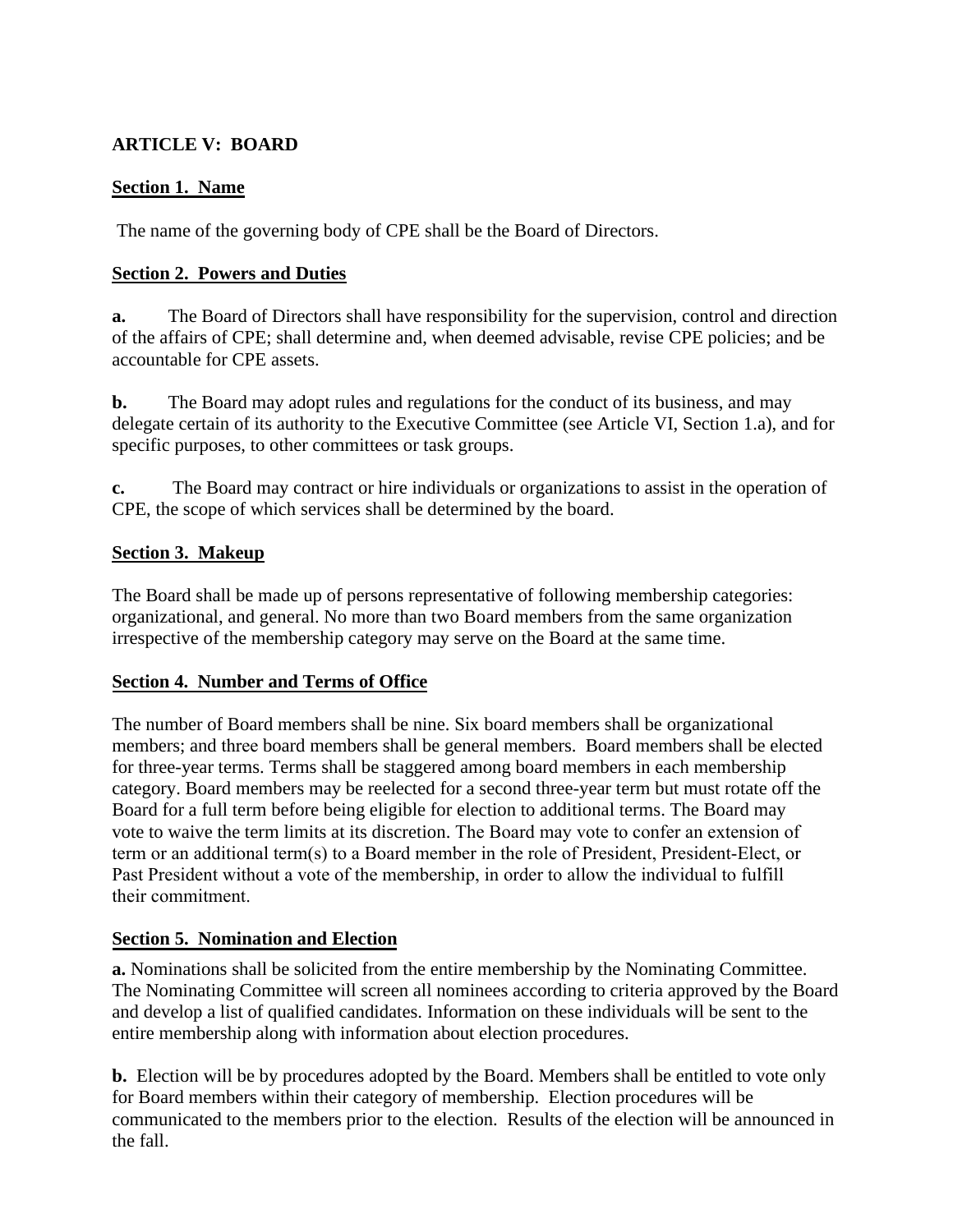**c.** Taking office: A Board member shall take office on January 1 of the year following the election and shall continue in office until a successor is elected and seated.

### **Section 6. Removal**

Any Board member who fails to fulfill the duties and obligations of Board membership may be removed from the Board at any regular or special meeting of the Board, provided that (a) information about such possible action is delivered to each Board member at least seven days prior to the meeting, and (b) that the named Board member is given the opportunity to present his or her case to the Board prior to the vote. A vote of a two-thirds majority of all Board members present will be required to remove a Board member.

### **Section 7. Vacancies**

Vacancies on the Board, whether by resignation, death, removal or otherwise will be filled at the next regular CPE election. The CPE Board may determine to have an interim election if the length of the vacancy is to exceed 6 months.

Election procedures for an interim election will be identical to those of a regular election as set by the Nominating Committee.

### **Section 8. Meetings**

The Board will hold at least two regularly scheduled meetings a year, either in-person or via conference call, video conferencing or other appropriate communication means. Special meetings of the Board may be held at any time and place upon the call of the President or any three Board members. The Board will adopt policies and procedures concerning issues related to its meetings.

#### **Section 9. Quorum**

At each meeting of the Board, a majority of Board members shall constitute a quorum (>50%) for the transaction of business. If quorum by attendance/participation is met, but Board members need to recuse themselves, quorum will still be held if the number of voting members falls below 50% of the number of total Board members.

#### **Section 10. Action and Rules of Order**

Except as otherwise stated in these bylaws, the Board shall take action by a simple majority vote. The Board may from time to time establish policies and procedures for the conduct of its business.

## **Section 11. Action Without a Meeting**

The Board may take action without a meeting if the action is taken by all members of the Board. The action must be evidenced by written or electronic consents describing the action taken,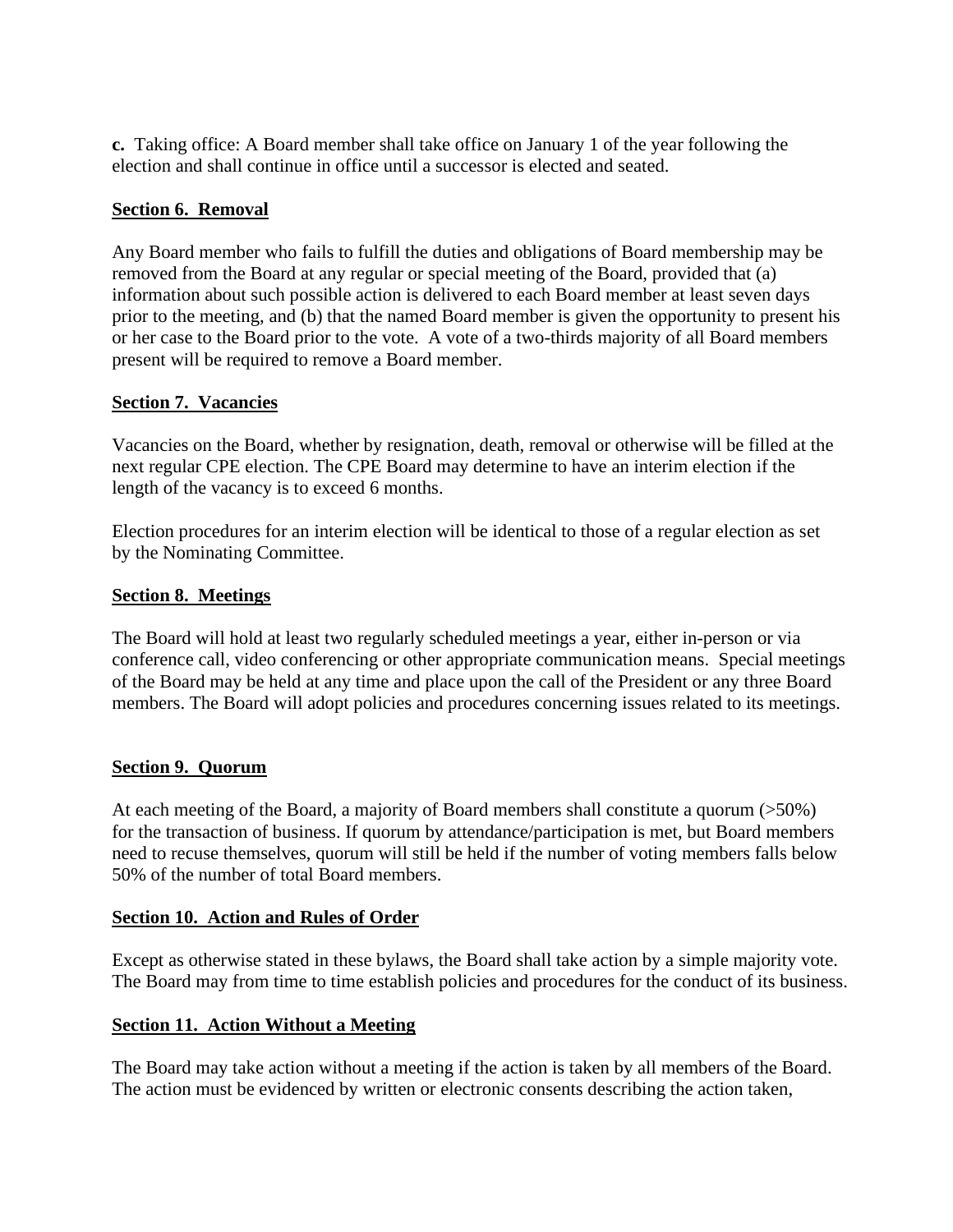signed (digital signature acceptable) by each Board member, and filed with the corporate records reflecting the action taken. A consent signed (digital signature acceptable) under this Section has the effect of a meeting vote and may be described as such in any document.

# **Section 12. Compensation**

No member or officer of the Board shall receive, directly or indirectly, any salary or other form of compensation from CPE. Board members may be reimbursed for the out-of-pocket expenses of providing services for CPE in accordance with policies established by the Board.

# **ARTICLE VI: COMMITTEES AND COUNCILS**

Committees and other task groups are established to assist the Board in its duties to carry out the work of CPE. Each group shall have a clearly articulated charge, established levels of authority and lines of accountability established by the Board of Directors.

# **Section 1. Committees**

**a. The Executive Committee** may act on behalf of the Board when urgent matters must be dealt with and the Board cannot meet, and to discharge specific responsibilities assigned to the Committee by the Board. The Committee may not act on matters that are specifically reserved for the Board as stated in these bylaws. The Committee's actions shall be reported to the Board no later than the next Board meeting. The Executive Committee shall consist of the President, who shall serve as the Committee chair, President-Elect, Past-President, Secretary, Treasurer, and such others as the Board may from time to time designate. The Executive Staff Officer shall serve on the Executive Committee without a vote.

**b. The Nominating Committee** shall be charged with evaluation of Boards member needs, recruitment of potential Board candidates, selection of qualified candidates and the conduct of both Board and officer elections in accordance with procedures adopted by the Board. The committee chairs will comprise the members of the nominating committee.

**c. The Program Committee** shall be charged with organizing and managing educational events (conferences, others) for members and, if appropriate, outside attendees. The committee chair will be a member of the Board.

**d. The Finance Committee** shall be charged with supporting the Treasurer in his/her duties. The Treasurer will serve as committee chair.

**e.** Other Committees: Ongoing committees and short-term task groups may be established to plan and/or implement specific CPE programs or to explore issues that may have an impact on the mission of CPE. The responsibilities of committees shall fit within the strategic framework of CPE as established by the Board. Generally, committees, their specific charges and accountabilities shall be endorsed by the Board. Their chairs shall be appointed by the President and committee members will be approved by the President. Subcommittee chairs and members will be recommended by the parent committee chair and approved by the President.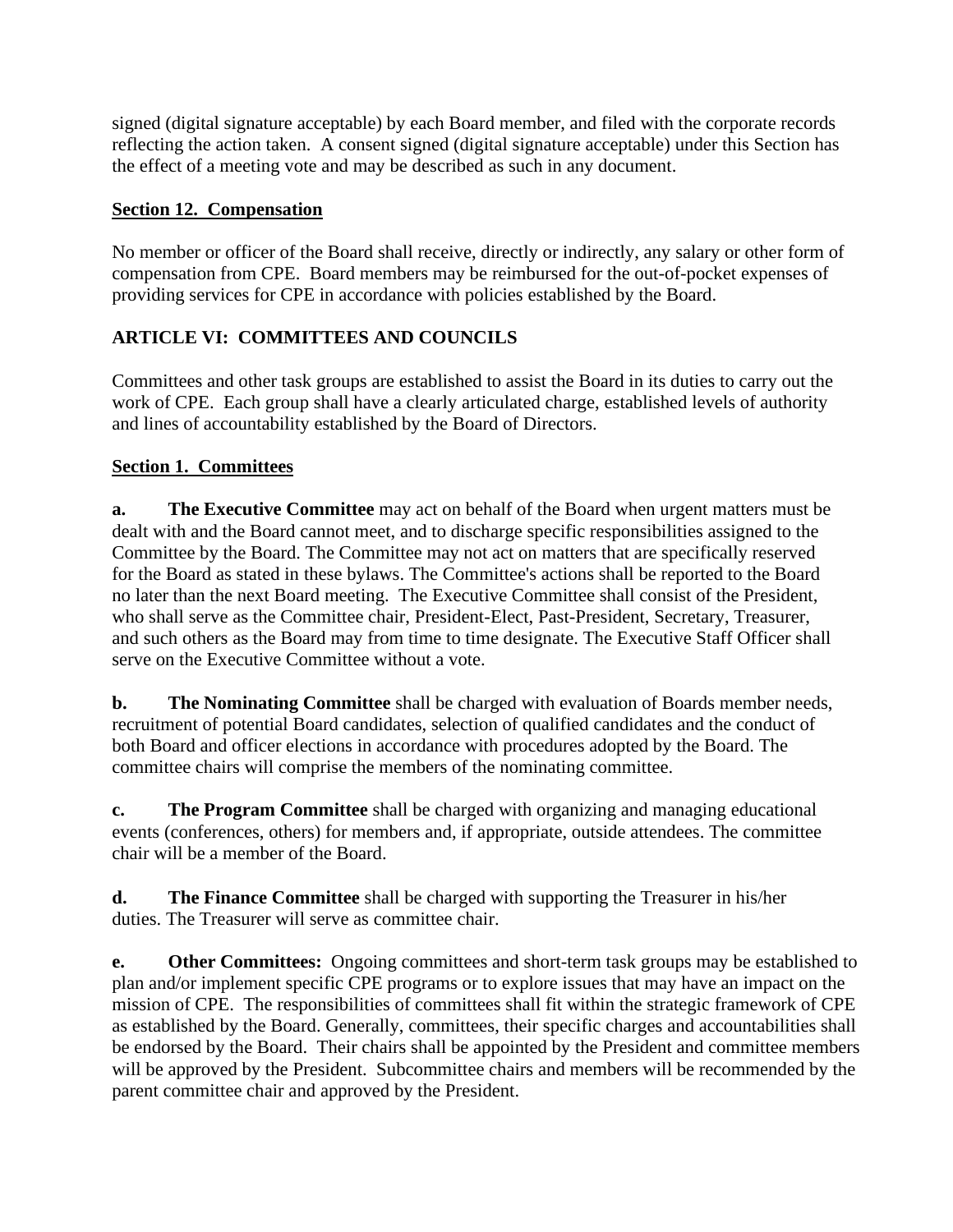# **ARTICLE VII: ELECTED OFFICERS**

### **Section 1: Number and Election**

CPE shall have the following officers: President; President-Elect, Immediate Past- President; Secretary, and Treasurer. They shall be elected by the Board from current members of the Board. The election shall take place during the third or fourth quarters of the year.

### **Section 2: Terms of Office**

Officers shall be elected for two-year terms. They shall take office on January 1. Subject to Sections 3 and 4 of this Article they shall serve until their respective successors have been elected and seated. The President-Elect shall serve for two years prior to assuming the office as President. The Past-President shall serve for two years upon completion of the Presidential term of office.

### **Section 3. Removal**

An officer who does not adequately fulfill the duties of his or her office or for other reasons that are detrimental to the Board and/or to CPE may be removed by a vote of two-thirds of Board members present at a duly called Board meeting. Board members shall be notified at least seven days prior to such action, and the officer shall have the opportunity to present his or her case to the Board prior to the vote.

#### **Section 4. Vacancies**

In case of a vacancy in an office, a successor to fill the unexpired term may be elected by the Board at a regular or special meeting. Members must be notified of the meeting at least seven days in advance. A vacancy in the office of president will be filled by the President-Elect. Should the President-Elect be unable to assume the presidency, an election for President will be held as soon as possible to complete the term of the vacant office. A vacancy in the positions of President-Elect, Secretary, and Treasurer will also be filled as soon as possible to complete the term of the vacant office.

#### **Section 5. Powers and Duties of Elected Officers**

- **a. The President** shall preside at all meetings of CPE, of the Board of Directors, and of the Executive Committee. The President shall be an ex-officio member of all committees and shall appoint all committee chairs and approve all committee members. He or she shall perform such other duties that are incident to the office and as generally or specifically directed by the Board.
- **b. The President-Elect** shall be elected two years before assuming the office of president in order to assist the incumbent and become familiar with duties and responsibilities. The President-Elect shall have such powers and duties as may be assigned to him/her by the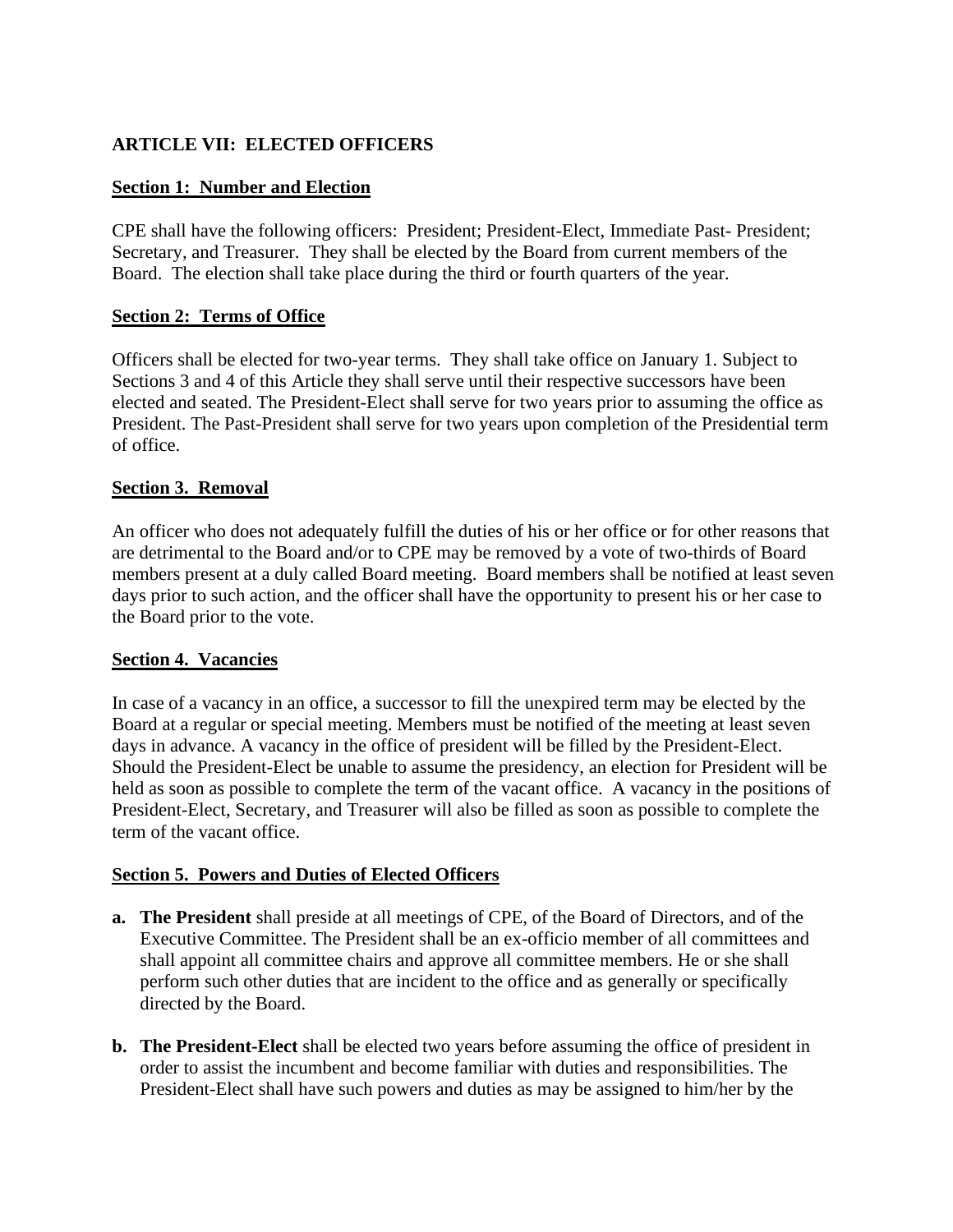Board or the President. In the absence of the President, the President-Elect shall perform the duties of the President.

- **c. The Secretary** shall ensure that notice required by these bylaws is given and shall attend all meetings of the Board to keep a record of all proceedings. The Secretary shall also ensure that corporate reports are in a form determined from time to time by the Board.
- **d. The Treasurer** shall exercise general supervision over all aspects of CPE's financial affairs. The Treasurer shall ensure that financial reports are presented to the Board at least annually. The Treasurer shall also ensure that financial reports are in a form determined from time to time by the Board.
- **e. Immediate Past President** shall serve on the Board for two years following the completion of the term of office of president. In the situation where the President is unable to fulfill his or her duties, and there has not been a President-Elect selected, the Immediate Past President may temporarily assume presidential responsibilities until a President is elected.

# **ARTICLE VIII: EXECUTIVE STAFF OFFICER**

The Board may engage a paid or pro bono Executive Staff Officer who shall be charged with the management of CPE affairs, subject to the policies and budget established by the Board. The Executive Staff Officer is accountable to the Board, shall provide regular reports to the Board and keep the Board informed of issues that need the Board's attention. The Executive Staff Officer shall serve as an ex officio but non-voting member of the Board and Executive Committee.

# **ARTICLE IX: FINANCIAL OVERSIGHT**

## **Section 1. Fiscal Year**

The fiscal year of CPE shall be determined by the Board.

## **Section 2. Budget and Audit**

The Board shall adopt an annual operating budget and oversee the implementation of the budget through regular reviews of the financial statements. The Board shall also ensure that CPE is guided by sound financial policies and practices. The financial books and accounts of CPE shall be audited by a certified accounting firm on a schedule to be determined by the Board.

## **Section 3. Depositories, Contracts, Notes, and Signatories**

The Board may select such depositories as it shall deem proper for the funds of CPE and shall determine who shall be authorized on CPE's behalf to sign financial documents.

## **Section 4. Investments**